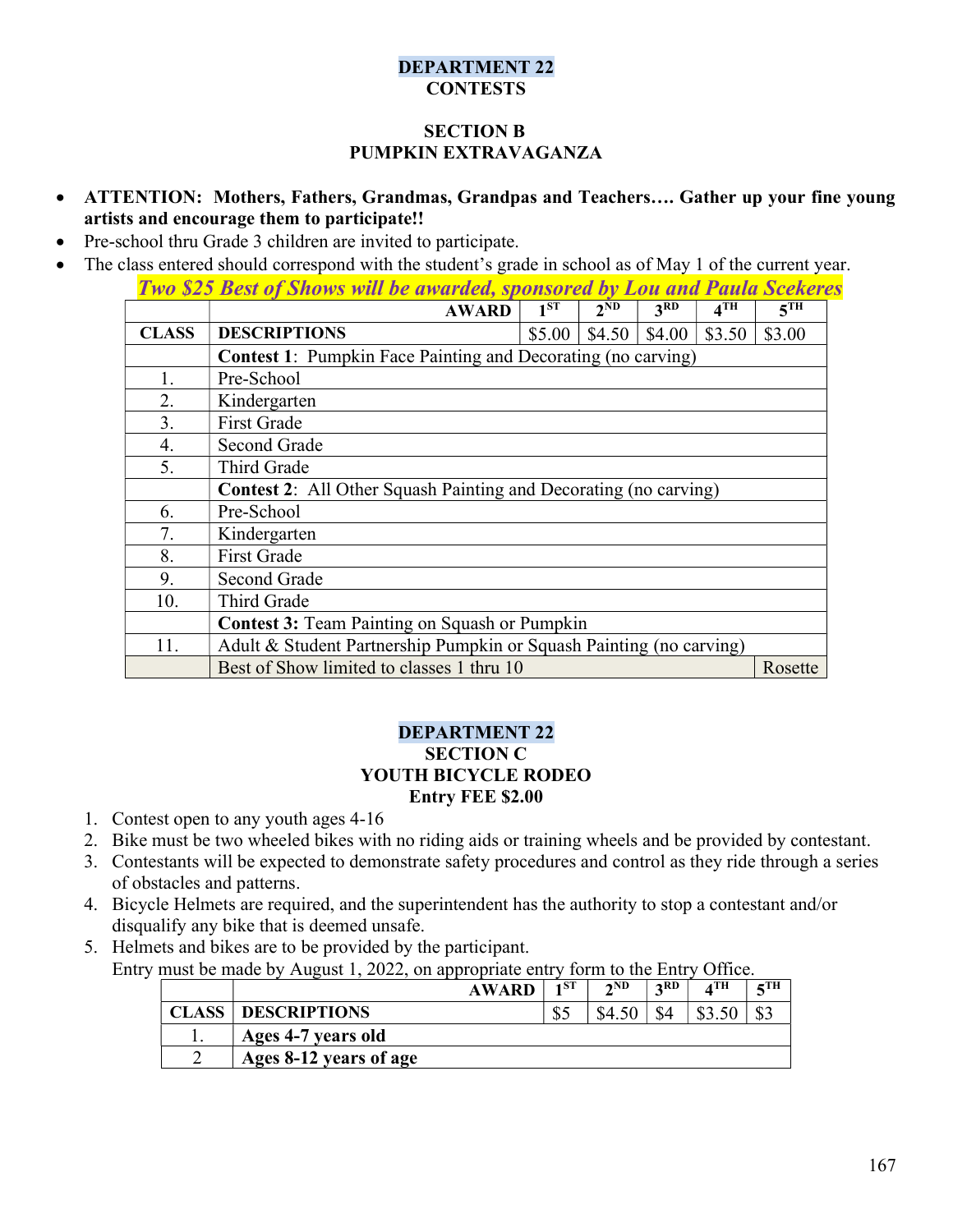# DEPARTMENT 22 SECTION E, CLASS 1

# 2022 Youth Fair Poster Contest Theme: Harvesting More

- The Pennsylvania Department of Agriculture will once again conduct a statewide poster contest at the agricultural fairs. Westmoreland Fair will hold their own contest, then submit each first-place poster from each age group to send to state level for additional judging and cash prizes.
- There will be three age groups at the state competition: ages 8-11, 12-14, and 15-18. Exhibitors must be in one of these age groups as of June 1 of the current fair season to qualify.
- The poster size must be either 14 x 22 inches or 14  $\frac{1}{2}$  x 22 inches. Other sizes will not be accepted for judging at the state level.
- This year's theme is "Harvesting More". Contestants are asked to submit artwork that highlights the future of Pennsylvania agriculture by showcasing innovative projects, sustainable practices, empowered agriculturalists, engaged youth and inspiring stories of our powerful agriculture industry.
- Exhibitors using other themes will be disqualified at the state level.
- Please write your name, age, phone, and address on the back only of the poster.
- Posters will be evaluated on use of the theme, visual appearance, and creativity in relation to the exhibitor's age. Ribbons will be awarded at your local fair.
- State level winners will be awarded 1st place \$100; 2nd place \$75, 3rd place \$50. These checks will be presented by the Pennsylvania Department of Agriculture to the top three individuals. Winners will be notified in advance and invited to attend an awards presentation. Participants are required to provide their social security numbers for award disbursements from the PA Department of Agriculture.
- All posters will become the property of the Pennsylvania Department of Agriculture for possible future promotional activities for the Pennsylvania Farm Show and Pennsylvania State Association of County Fairs. Any duplication of posters from previous years will be disqualified. Posters will not be returned via mail. Contestants may arrange to have their entries returned following the PA Farm Show through their individual fairs and make arrangements to pick them up.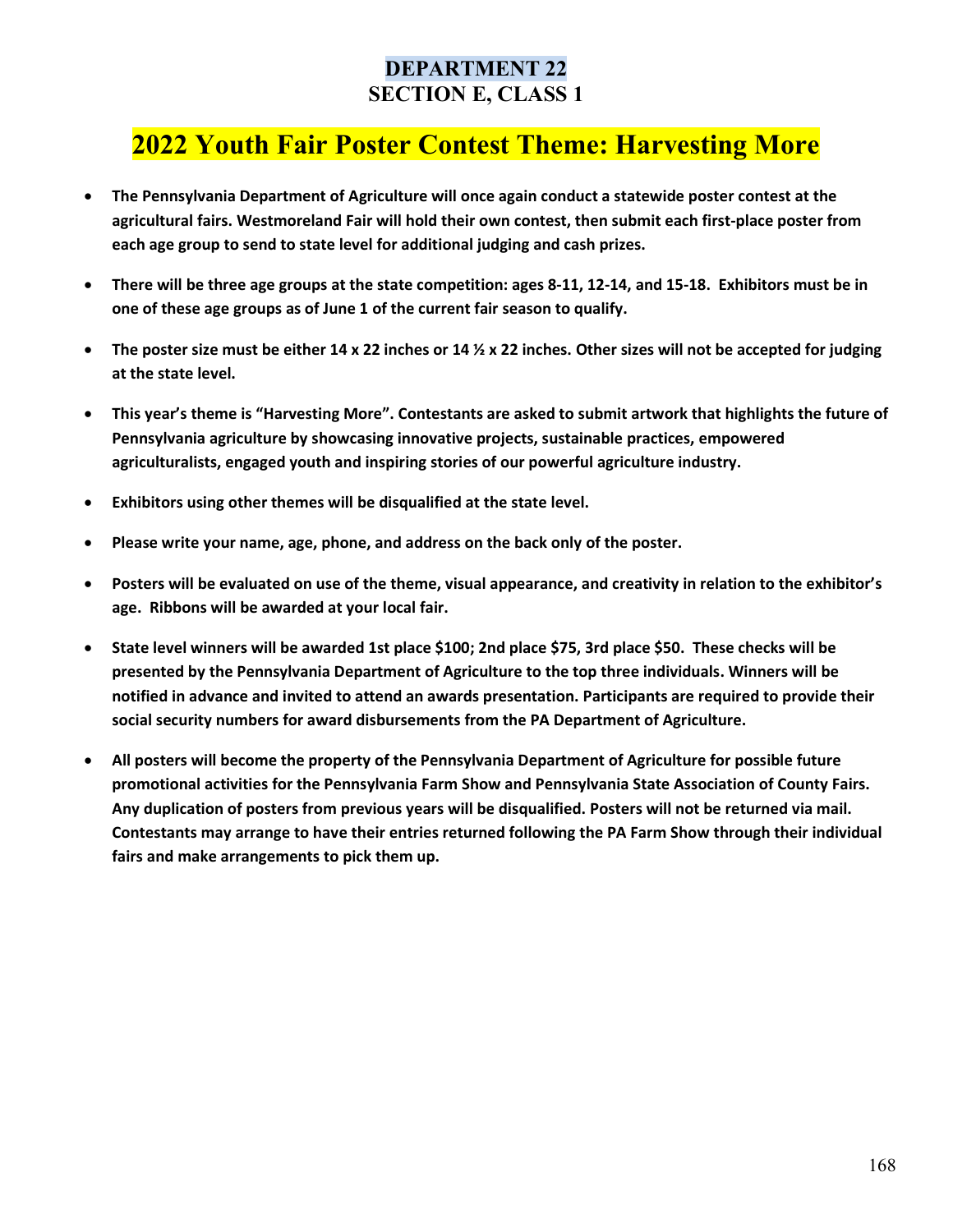## DEPARTMENT 22 SECTION D CLASS 1-QUEEN CONTEST Entry deadline August 1, 2022 Event Date Friday August 19, 2022, 6:00 PM

- Application forms are available from the fair office 724-423-5005, ext.100
	- o Mail all applications to the Westmoreland Fair, C/O Sarah-Queen Contest, PO Box 501, Pleasant Unity, PA 15676
	- o APPLICATIONS ARE TO BE DELIVERED OR MAILED TO THE FAIR OFFICE IN A SEALED ENVELOPE
- Contact Eleanor Lash with any questions at 724-872-8967
- NOTICE: Prior authorization from the office IS REQUIRED for queens from other fairs to participate in Westmoreland Fair festivities, such as presenting awards, etc.

# ALL OF THE FOLLOWING REQUIREMENTS MUST BE MET IN ORDER TO PARTICIPATE:

# PA STATE FAIR QUEEN REQUIREMENTS

- Must be a female who is a U.S. citizen and a resident of Pennsylvania.
- Must be at least age 16, but no older than 20 years of age as of June 1 of the year entering the local contest.
- Must be certified as the winner by the local fair where she was crowned.
- Must not have been a former fair queen winner at another fair, nor a former State Fair Queen contestant.
- May not hold any other state title for any other commodity, group, or pageant during her reign.
- Must have Parental or Guardian consent to enter the competition.
- Must be single, have never been married, have not been pregnant or given birth to a child and must not marry nor get pregnant during her reign.
- Must act in accordance with the PA Fair Queen "Behavior Policy". (Signature required)
- Must meet all time commitments, Queen obligations and Dress Code as set forth by the PA Fair Queen Program. (Signature required)

# ADDITIONAL REQUIREMENTS

- Contestants need not be a Westmoreland County resident but required to have participated in a Westmoreland County agricultural club and the Westmoreland Fair for at least three years, as well as this year.
- Must be a current member of the organization representing or affiliated with.
- Not limited to one entrant per 4-H, FFA Club or organized agricultural organization.

# FAIR QUEEN BEHAVIOR POLICY:

The Contest's Governing Board shall have the sole discretion to determine whether, in its judgment, the Queen, Alternate or Contestants may continue to participate in the Program, in the event that Board determines that any statement or representation is not true and accurate, or that any action is inconsistent with the rules, standards and dignity of the Program.

The following will be considered violations of the Policy and will be grounds for immediate disqualification, dismissal and/or being banned from future Queen Competitions:

- Any infractions of any Queen Contest rule.
- Smoking, drinking alcoholic beverages, chewing gum, foul language and/or public displays of affection to dates/boyfriends while wearing crown and/or sash and representing the Queen Program.